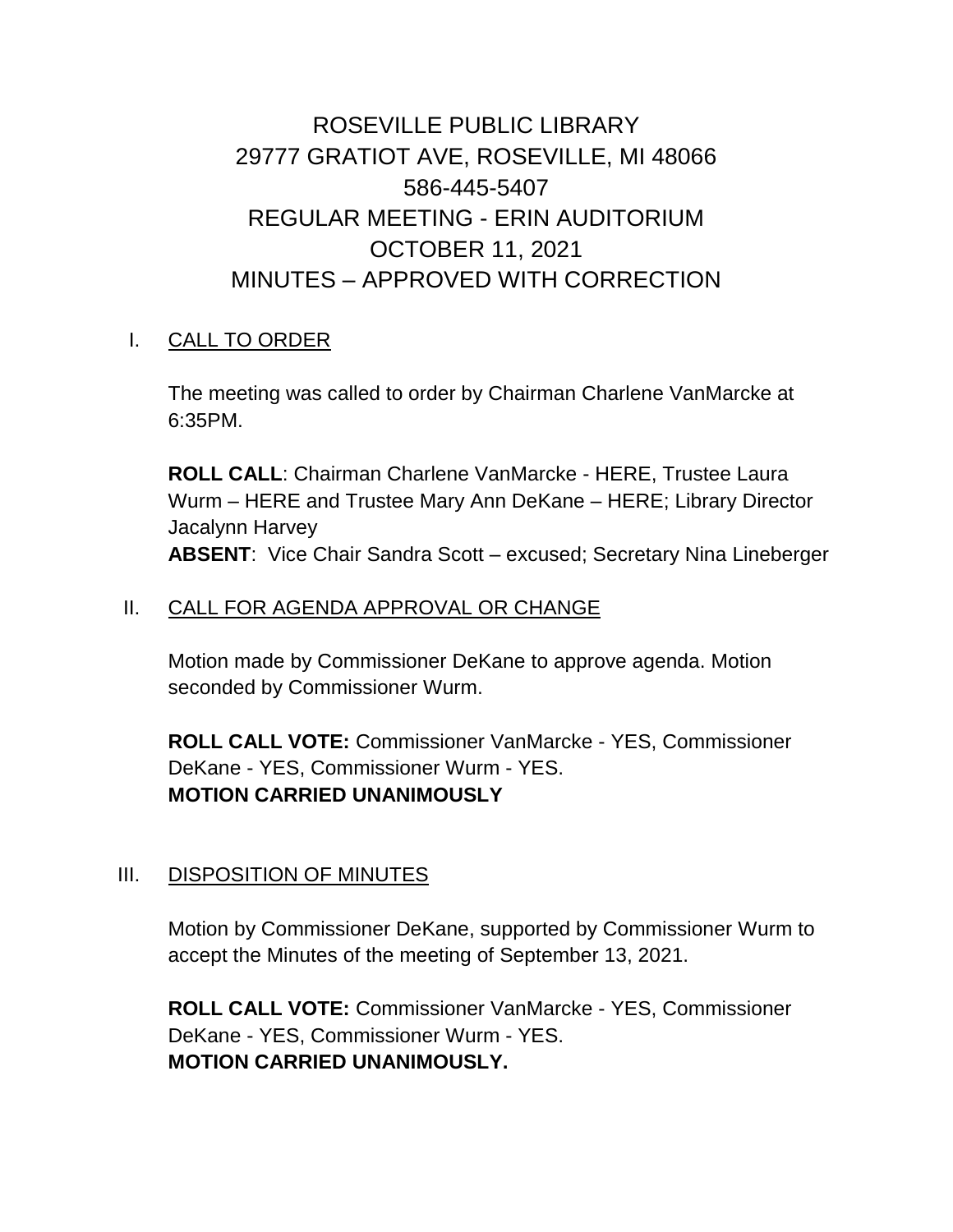## IV. HEARING OF THE PUBLIC

The hearings of the public are designated. The hearing of the public will be for any library business. Upon addressing the Commission, please state your name and address. Address the Chair. You are welcome to direct questions, input information and/or express opinions to the Commission. Anyone using inappropriate or threatening language will be called out of order, and will correct their language or end their comments. Limit your remarks to three (3) minutes. If time permits, we may allow you one additional time period to provide new information or answer questions from the Trustees. Anyone not adhering to these rules will be called out of order by the Chair.

# V. REPORT OF COMMITTEES OR THE DIRECTOR

- 1. Director's Report
- 2. Donations Report
	- a. More jury duty stipends have been received.
- 3. Library Statistics
- 4. Library Programs, Services, and Collections
	- a. In person story time will be continue to be held in Erin Auditorium through the end of the year.
	- b. Looking pricing for a streaming video service Kanopy. Looked at Hoopla last year, but it was too expensive.
	- c. Youth librarians are holding a Teen Mad Scientist program and the adult librarians started a True Crime Tuesday boo discussion.
	- d. We need volunteers for the Spooky Book Walk and Trick-or-Treat on Saturday, October 23, 1pm-4pm (program is 2pm-3pm).
	- e. The library is offering a home buying workshop presented by Lisa Novy from Chase bank.
	- f. There will be a lecture on Finding Black Ancestors by the president of the Farmington Genealogical Society, Rozlyn Kelly.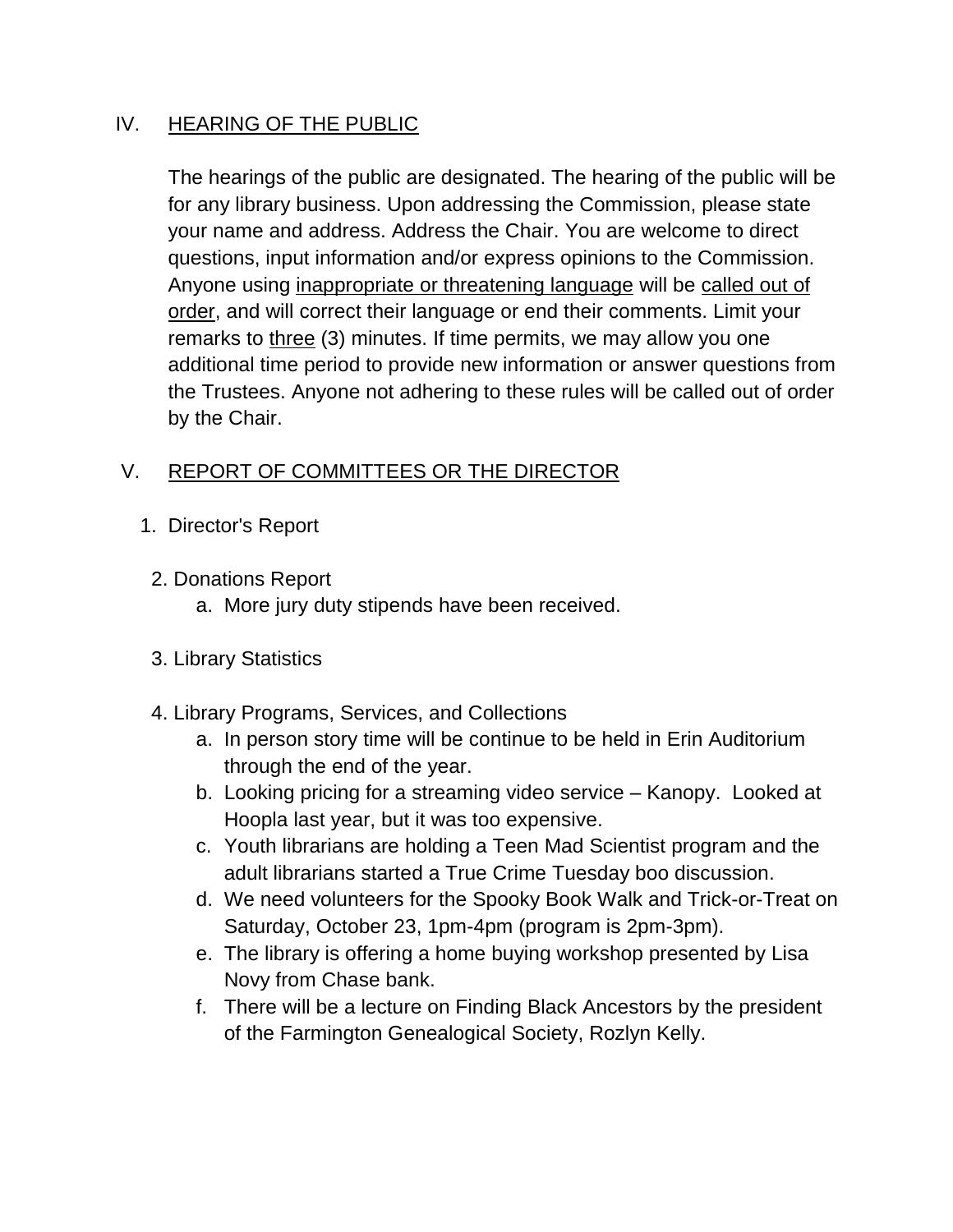5. Budget and Bills

Commissioner Wurm motioned to accept bills. Supported by Commissioner DeKane.

**ROLL CALL VOTE:** Commissioner VanMarcke - YES, Commissioner DeKane - YES, Commissioner Wurm. **MOTION CARRIED UNANIMOUSLY.**

## V. SUBURBAN LIBRARY COOPERATIVE

Nothing to report.

## VI. COMMUNICATIONS

No communications.

#### VIII. UNFINISHED BUSINESS

- 1. Personnel.
	- a. Hired three new part-time clerks starting in September, October and November. Training is going well. Amanda Phfister graduated with her MLS degree in August and was reclassified from an intern to a part-time librarian.
- 2. Building and Grounds.
	- a. Bat house was installed.
	- b. LSI was hired to trim the shrubs and weed "autumn clean-up."
	- c. City ordered concrete replacement for the area around the south entrance and two areas on the sidewalk. Work will hopefully be completed in October.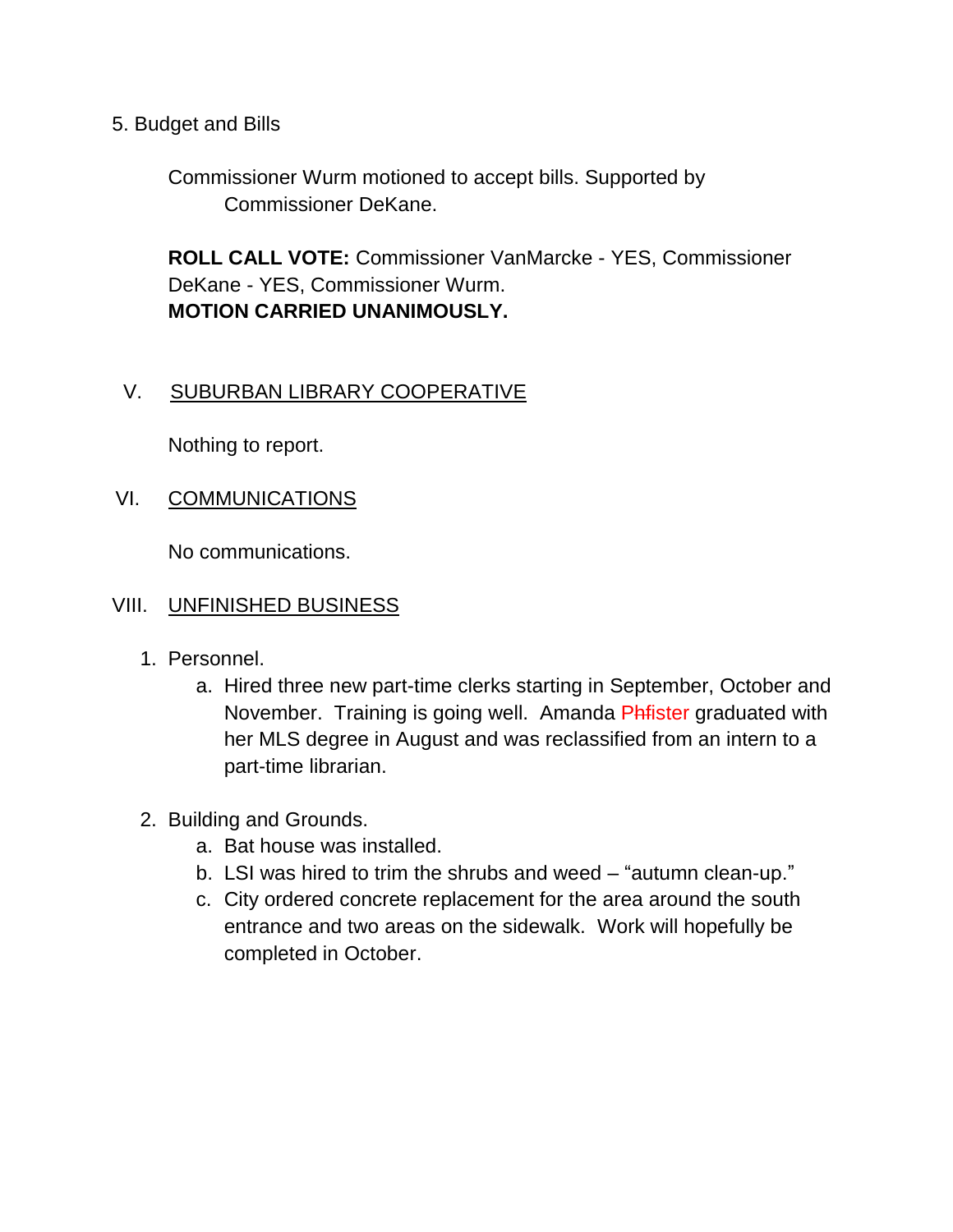#### IX. NEW BUSINESS

#### 1. COVID-19 Mask Requirement.

A small but vocal minority of people are upset about the requirement of patrons to wear masks in the library. Most are supportive, but no other local libraries have this requirement, nor does the City.

Commissioner DeKane motioned to end the requirement for patrons to wear masks in the library but request that they wear masks and continue to require employees to wear masks in the library until COVID-19 numbers decrease and it is safe to discontinue wearing masks per the CDC. Supported by Commissioner Wurm.

**ROLL CALL VOTE:** Commissioner VanMarcke - YES, Commissioner DeKane - YES, Commissioner Wurm. **MOTION CARRIED UNANIMOUSLY.**

2. COVID-19 Paid Leave.

City attorney Ryan Fantuzzi states that the library has no legal obligation to pay employees without benefits through an employment or union contract for time off due to COVID-19.

Commissioner Wurm motioned to discontinue paying for time off due to COVID-19 for employees without benefits from either a library employment contract or City union contract. Employees with a contract would have to use available paid time off. Supported by Commissioner DeKane.

**ROLL CALL VOTE:** Commissioner VanMarcke - YES, Commissioner DeKane - YES, Commissioner Wurm. **MOTION CARRIED UNANIMOUSLY.**

3. LocalHop Calendar and SirsiDynix Integration.